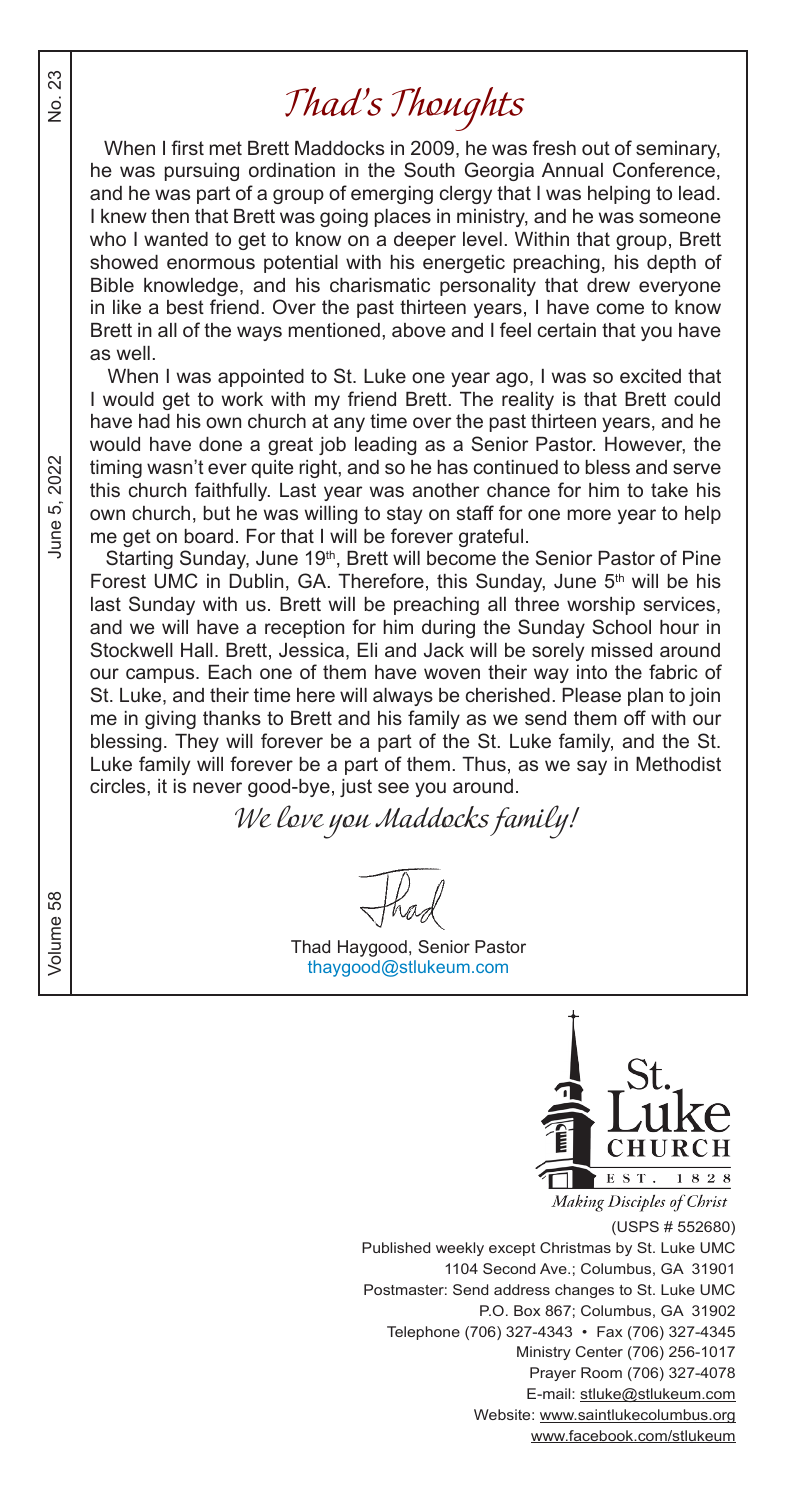#### **ORDER OF WORSHIP**

The 11:00 a.m. service is streamed at www.saintlukecolumbus.org and broadcast at WLTC 103.7 Lite FM • Broadcast on WTVM Channel 9 at 10:00 a.m.

June 5, 2022 **Pentecost Sunday** 

8:30 a.m. & 11:00 a.m.

| Prelude "Immortal, Invisible God Only Wise"arr. Mark Hayes & Marvin Gaspard                                                                                                                                                                                                                                                                                                                                                                                                                                                                                                                                                                                                                        | (piano/organ duet)             |                                                                                                                         |                                                      |
|----------------------------------------------------------------------------------------------------------------------------------------------------------------------------------------------------------------------------------------------------------------------------------------------------------------------------------------------------------------------------------------------------------------------------------------------------------------------------------------------------------------------------------------------------------------------------------------------------------------------------------------------------------------------------------------------------|--------------------------------|-------------------------------------------------------------------------------------------------------------------------|------------------------------------------------------|
|                                                                                                                                                                                                                                                                                                                                                                                                                                                                                                                                                                                                                                                                                                    |                                |                                                                                                                         |                                                      |
|                                                                                                                                                                                                                                                                                                                                                                                                                                                                                                                                                                                                                                                                                                    |                                |                                                                                                                         |                                                      |
| ***The Affirmation of Faith "The Apostles' Creed" Rev. Haygood<br>I believe in God the Father Almighty, maker of heaven and earth; and in Jesus<br>Christ his only Son our Lord: who was conceived by the Holy Spirit, born of the<br>Virgin Mary, suffered under Pontius Pilate, was crucified, dead, and buried, the<br>third day he rose from the dead; he ascended into heaven, and sitteth at the<br>right hand of God the Father Almighty; from thence he shall come to judge the<br>quick*** and the dead. I believe in the Holy Spirit, the holy catholic*** church,<br>the communion of saints, the forgiveness of sins, the resurrection of the body,<br>and the life everlasting. Amen. |                                |                                                                                                                         |                                                      |
| *The Gloria Patri (Glory Be to the Father)                                                                                                                                                                                                                                                                                                                                                                                                                                                                                                                                                                                                                                                         | world without end, Amen, Amen. | Glory be to the Father, and to the Son, and to the Holy Ghost.<br>As it was in the beginning, is now and ever shall be, |                                                      |
| ** Anthem (The Chancel Choir) "Come, Jesus, Holy Son of God" G.F. Handel                                                                                                                                                                                                                                                                                                                                                                                                                                                                                                                                                                                                                           |                                |                                                                                                                         |                                                      |
| Our Father, who art in heaven, hallowed be thy name. Thy kingdom come, thy<br>will be done on earth as it is in heaven. Give us this day our daily bread, and<br>forgive us our trespasses as we forgive those who trespass against us. And<br>lead us not into temptation, but deliver us from evil. For thine is the kingdom,<br>and the power, and the glory, forever.                                                                                                                                                                                                                                                                                                                          |                                |                                                                                                                         |                                                      |
|                                                                                                                                                                                                                                                                                                                                                                                                                                                                                                                                                                                                                                                                                                    |                                |                                                                                                                         |                                                      |
|                                                                                                                                                                                                                                                                                                                                                                                                                                                                                                                                                                                                                                                                                                    |                                |                                                                                                                         |                                                      |
| *Hymn "Spirit of God, Descend Upon My Heart" Number 500                                                                                                                                                                                                                                                                                                                                                                                                                                                                                                                                                                                                                                            |                                |                                                                                                                         |                                                      |
|                                                                                                                                                                                                                                                                                                                                                                                                                                                                                                                                                                                                                                                                                                    |                                |                                                                                                                         |                                                      |
| Offertory (piano/organ duet) "Holy Spirit Flow Through Me" arr. W. Elmo Mercer                                                                                                                                                                                                                                                                                                                                                                                                                                                                                                                                                                                                                     |                                |                                                                                                                         |                                                      |
| Praise God, from whom all blessings flow; praise him, all creatures here below;                                                                                                                                                                                                                                                                                                                                                                                                                                                                                                                                                                                                                    |                                | praise him above, ye heavenly host; praise Father, Son, and Holy Ghost.                                                 |                                                      |
| The Written WordJohn 12:27-36; Hebrews 12:1-2 (p. 100; p. 212, NT in pew Bible)                                                                                                                                                                                                                                                                                                                                                                                                                                                                                                                                                                                                                    |                                |                                                                                                                         |                                                      |
| The Spoken Word "KEEP LOOKING TO JESUS" Rev. Brett Maddocks                                                                                                                                                                                                                                                                                                                                                                                                                                                                                                                                                                                                                                        |                                |                                                                                                                         |                                                      |
|                                                                                                                                                                                                                                                                                                                                                                                                                                                                                                                                                                                                                                                                                                    |                                |                                                                                                                         |                                                      |
|                                                                                                                                                                                                                                                                                                                                                                                                                                                                                                                                                                                                                                                                                                    |                                |                                                                                                                         |                                                      |
| Choral Benediction Response (11:00 a.m.) "Sevenfold Amen" Peter Lutkin                                                                                                                                                                                                                                                                                                                                                                                                                                                                                                                                                                                                                             |                                |                                                                                                                         |                                                      |
| *Standing as able. ***See Music Box                                                                                                                                                                                                                                                                                                                                                                                                                                                                                                                                                                                                                                                                |                                |                                                                                                                         | *** quick means "living"; catholic means "universal" |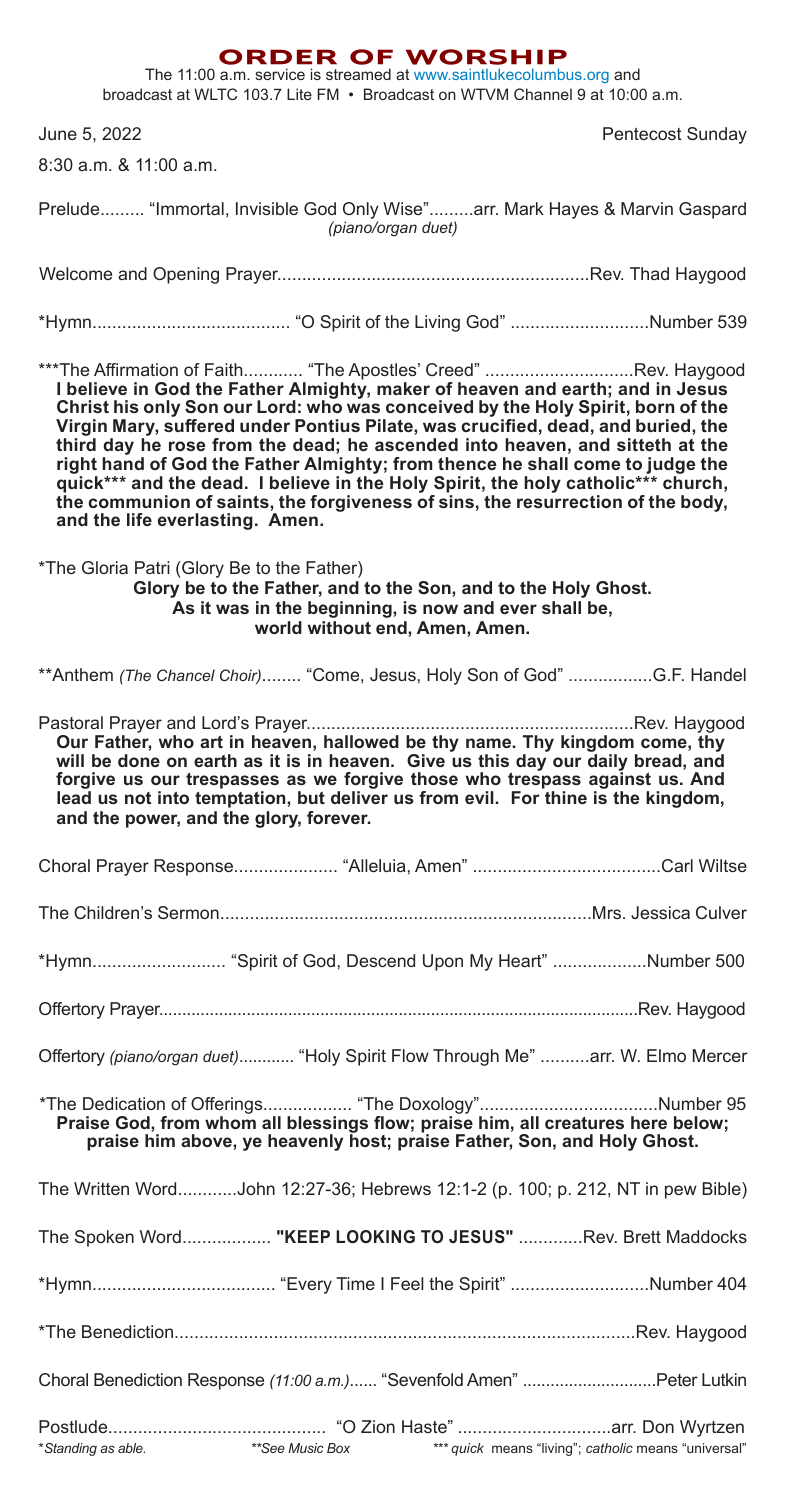#### OPPORTUNITIES OF THE WEEK

#### **Sunday, June 5**

#### **South Georgia Annual Conference**

- 8:30 a.m. Worship Service (Sanctuary, Main)
- 9:00 a.m. Contemporary Service (MIN) Live streamed at www.saintlukecolumbus.org CornerKidz K-3rd Grade
- 10:00 a.m. Farewell Reception for Brett Maddocks (Stockwell Hall, Main) Pre-recorded broadcast of worship service on WTVM Channel 9
- 11:00 a.m. Worship Service (Sanctuary, Main)/Broadcast over WLTC 103.7 Lite FM and at www.saintlukecolumbus,org beginning at 11:00 a.m. Corner Kidz K-3rd grade
- 12:30 p.m. Worship in Spanish (Turner Chapel, Main)
- 5-6:00 p.m. Corner/Crosswalk (LD, MIN)
- 11:30 p.m. Pre-recorded broadcast of The Nine worship service, WTVM Channel 9

#### **Monday, June 6**

### **South Georgia Annual Conference Souled Out Summer**

#### **Tuesday, June 7**

#### **South Georgia Annual Conference Souled Out Summer**

- 10:00 a.m. On-Site Respite (1021 Third Ave.)
- 7:00 p.m. Bible Study Fellowship (The Meeting Room)

#### **Wednesday, June 8**

#### **South Georgia Annual Conference Souled Out Summer**

- 10:00 a.m. On-Site Respite (1021 Third Ave.)
- 6:30 p.m. Girls' High School Bible Study (The Blairs' House)
	- Boys' High School Bible Study (The Amos' House)
- 7:00 p.m. Chancel Choir Rehearsal (Choir Room, Main) College House Fellowship and Bible Study (College House)

#### **Thursday, June 9**

#### **Souled Out Summer**

10:00 a.m. On-Site Respite (1021 Third Ave.)

#### **Friday, June 10**

#### **Souled Out Summer**

Main (main building). MIN (Ministry Center). Contact the Ministry Center for information about renting or reserving rooms, 706-256-1017.



**We are asking for volunteers on Sunday to help us set up the large dining room for the Methodist Home BBQ on Monday. We need many hands to get tables and chairs set up for this very large event. If you can help just come to the large dining room after the SS hour or the 11:00 worship service.**

#### **Permit**

ST. LUKE (552680) is published weekly except Christmas by St. Luke United Methodist Church, 1104 Second Avenue, Columbus,<br>Georgia 31901. Periodical Postage entered and paid at Columbus, GA POSTMASTER: Send address changes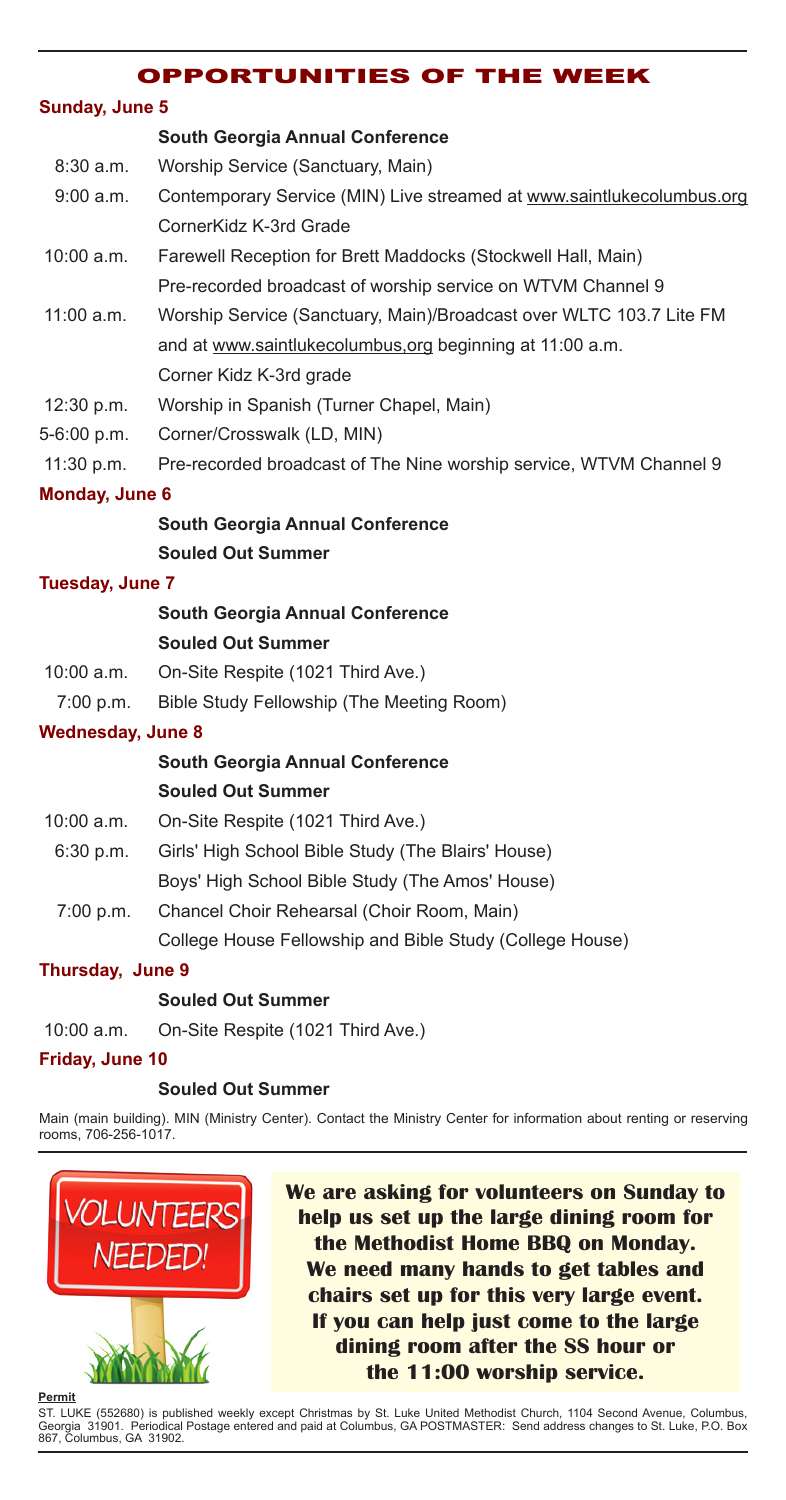# *Music Box*

Marc F. Boensel, Director of Music Ministries, mboensel@stlukeum.com

Children, Youth, and Adults are invited to find their place in the Music Ministry. New members are welcome throughout the year:

**Chancel Choir** rehearsals are at 7:00 pm on Wednesday evenings in the Choir Room through June.

**Handbell Choir, Children's Choir, St. Luke Orchestra** are all on their Summer Break, and will resume in the Fall.

Please consider a gift to the Music Ministry. You may mark your donation to the Music Fund, Music Scholarship Fund, or Orchestra Fund.

**2128 Project!** The revitalization plan for our wonderful 1948 pipe organ. St. Luke will be 200 years old in 2028, and if we can refurbish our organ with the latest technology by then, we will be preserving this wonderful instrument for the next 100 years! Donations to the **Organ Fund** will go directly to this project.

Today's anthem: "Come, Jesus, Holy Son of God, come. Thy truth unseal, Thy love reveal. Lord, hear Thou in mercy our prayer to Thee. Come in Thy might, send forth Thy light. For Thee we long, O hear Thou our prayer. To Thee be glory now and evermore."

**CONTEMPORARY SERVICE (THE NINE):** 9:00 a.m., Ministry Center, Rev. Brett Maddocks preaching.

**WORSHIP IN SPANISH:** 12:30 p.m. worship in Turner Chapel.

**ALTAR FLOWERS:** The beautiful flowers in the chancel area are given to the glory of God and in loving memory of Mary Ida Holman by Celia Evans, Jimmy Holman, Nancy Jordan and their families.

> **IN MEMORIAM** Mr. Robert Hydrick May 28, 2022

Mr. Jerry Elmore May 31, 2022

**OUR KNOWN SICK: Piedmont Northside:** Billy Cunningham, 257. **Shepherd Center:** Robert McCullohs Jr., M221.

## **RESPITE MINISTRY**

We are in need of additional volunteers on Tuesdays, Wednesdays and Thursdays from 10:00 a.m. - 2:00 p.m. If you are interested, reach out to Kathryn Fussell, Director 706.256.3117 or kfussell@stlukeum.com.

**POSITION OPENING:** Program Assistant for Respite Care Ministry to assist with daily operations of the program's activities. Tuesdays, Wednesdays and Thursdays from 9:00 a.m.  $-4:00$  p.m. Email your resume to kpridgen@stlukeum.com.

### **HOW DO I JOIN THE CHURCH?**

You may become a part of the St. Luke family of God in one of the following ways:

- 1. If you have never joined a church before, you may become a member by profession of faith in Jesus Christ and by being baptized. If you have already been baptized (as a child or as an adult) in a Christian Church, your baptism is recognized by St. Luke United Methodist Church. You will be asked to uphold St. Luke church with your prayers, presence, gifts, service, and witness.
- 2. If you are a member of another United Methodist Church or another Christian denomination, indicate to one of the pastors that this is your desire. St. Luke will then transfer your membership.
- 3. If you have any questions about faith in Christ, about United Methodism in general or St. Luke in particular, please ask one of the pastors!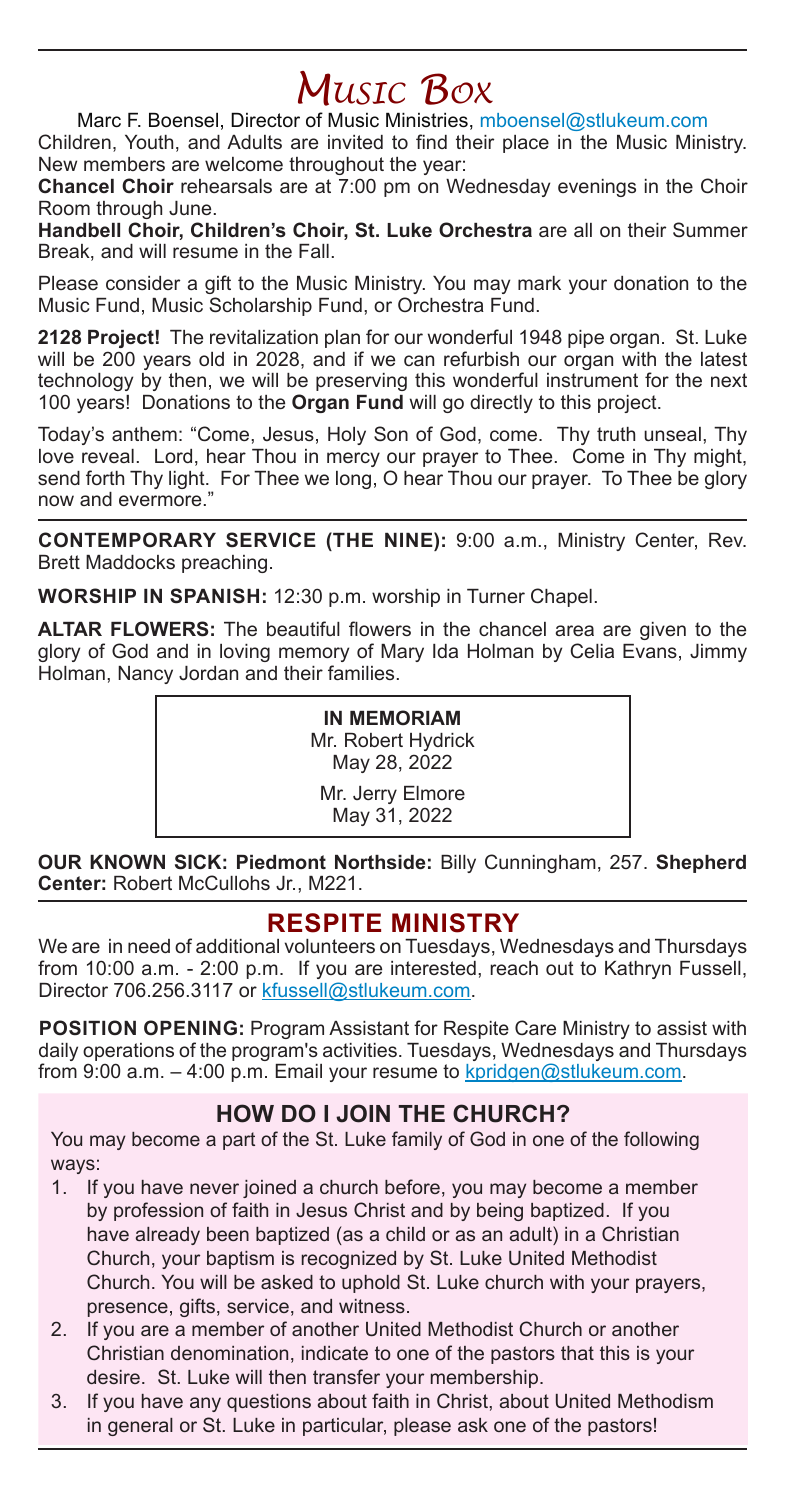## Children's Ministry jculver@stlukeum.com www.cornerkidz.com

Corner Kidz Sunday School is combined for the summer. We can't wait to see you!

Nursery is offered from 8 a.m. - 12 p.m. in the preschool hall next to Stockwell for infants through Pre-K.

During the 9 and 11 service, children in completed Kindergarten – 3rd grade are dismissed to participate in their own Children's Church called Cornerkidz. Parents after both services can pick up their children in Stockwell Hall.

**VBS registration is OPEN and spots are filling up quickly!** Hope your child will join us July 18th through the 22<sup>nd</sup> as we Make Waves and explore how what we do today can change the world around us. Be sure to visit www.cornerkidz.com to register for both preschool and elementary VBS. It's going to be AWESOME!





Women of St. Luke! Don't miss our 6-week summer ladies Bible study starting Tuesday, June 14. Following our recent "Who's on the Couch?" event, Amy Ward will lead this exciting study on Philippians called "Get Out of Your Head" by author Jennie Allen. There are TWO sessions to choose from!

10:30 a.m. - noon OR 5:30-7:00 p.m. on Tuesdays (June 14, 21, 28, July 12, 19, 26). The study will be located in The Corner Youth Room in the St. Luke Ministry Center. To register, email Kym Harden at kym@stlukeum.com by June 3 and make sure to



specify between morning or evening options. To purchase your study workbook, simply use the QR code. See you in June!

### **ST. LUKE FREE SPIRITS Enjoy the Musical Stylings of "Sweet T"** Featuring Jan Hyatt, Connie Ussery & Sue Ellen Williams **Tuesday, June 21, 2022**

**11:30 a.m.** Cost \$10 For reservations, contact Kym at 706-327-4343 or email kym@stlukeum.com





College House

Thank you for your continued support in helping us raise funds for the Fall Retreat in Jackson Hole, WY.

Join us Wednesday nights at 7:00 p.m. for a study on the Tabernacle.

Stay tuned to social media for other events.

IG @collegehouse\_ Facebook College House Ministries

> For more information email kdavidson@stlukeum.com